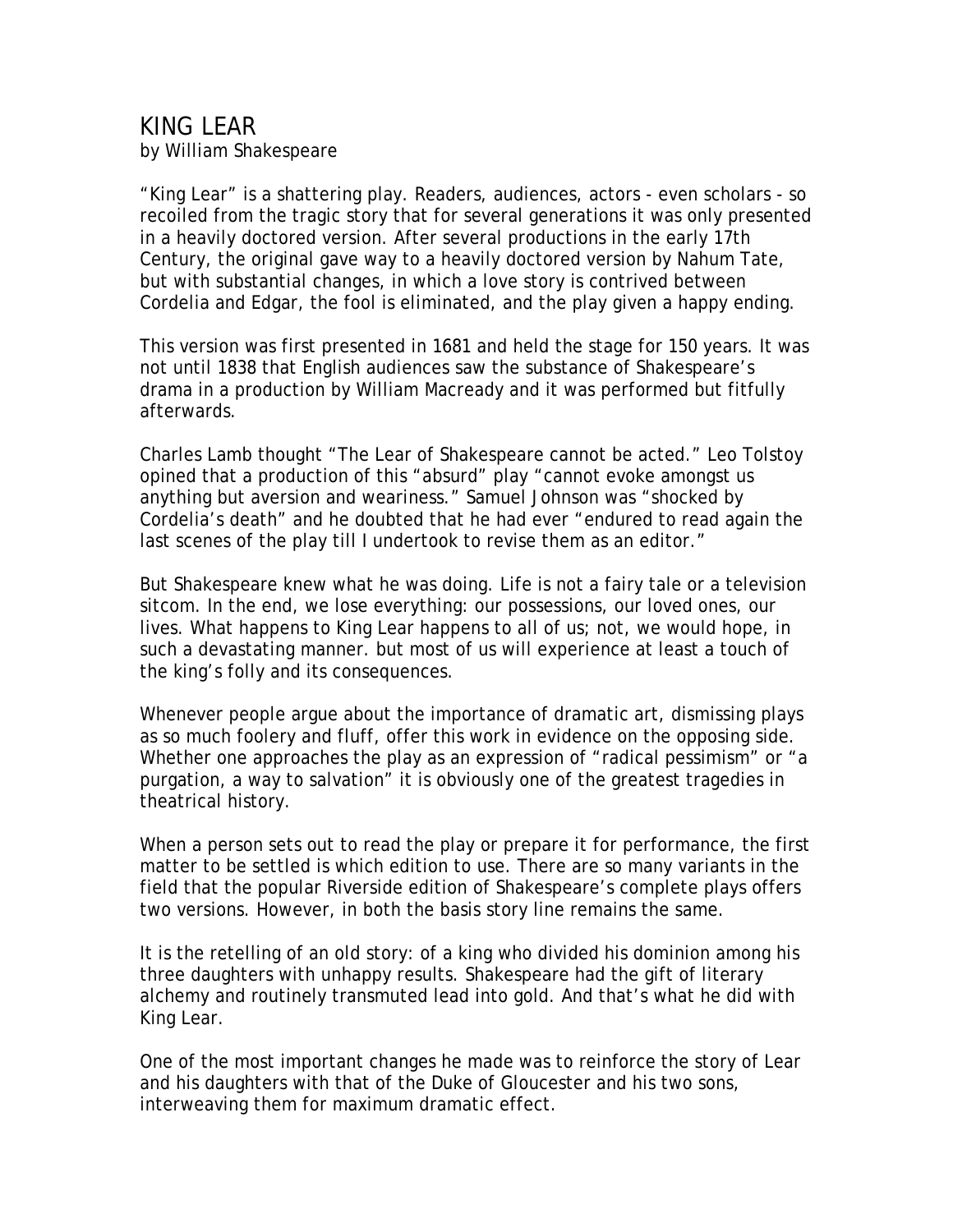The first scene discloses the basic action of the play even as it deals with two characters of its subplot. The Duke of Gloucester introduces his bastard son Edmund, just before the court assembles to hear King Lear divide his kingdom among his three daughters. He will introduce the Duke's legitimate son, Edgar, later on,

Before dividing his kingdom, Lear asks to hear how much his daughters love him. In return for their answers, he will grant them lands. His youngest daughter, Cordelia, is revolted by the excessive statements of her sisters Regan and Goneril. She states she loves him according to the dues of parenthood. This less than fulsome statement enrages Lear and he disinherits her. His most faithful follower, the Earl of Kent, speaks up for her and is banished in turn.

The King of France, in competition for Cordelia's hand with the Duke of Burgundy, accepts her as his dowerless bride. When the court is dismissed, Regan and Goneril begin to discuss how to curtail their father from the advantages he has decided to keep: a retinue of knights and monthly accommodation at their respective castles.

The second scene unfolds the dimensions of the subplot. Edmund, Gloucester's bastard son, schemes to have his father disinherit Edgar, his legitimate son, in favor of him. He devises a means of making Edgar seem to be plotting his father's death.

Some time later, Lear is spending a month with Goneril, wife of the Duke of Albany. Unhappy with the behavior of Lear's knights, she encourages her steward, Oswald, to so treat the king that he will complain to her, affording her an opportunity to dismiss most of his followers.

Kent returns to serve Lear in disguise, winning the king's favor by tripping the insolent steward. The fool is introduced and heightens Lear's dawning awareness of his dependent situation. Goneril enters to scold her father. Her husband tries to make peace, but Lear explodes. When he discovers that fifty of his knights have been discharged, he leaves the castle to find Regan. Goneril sends Oswald to warn her sister of Lear's approach.

Lear sends Kent ahead with letters to Regan who is visiting Gloucester. The fool comments on Lear's folly in giving up his kingdom.

At the beginning of Act II, Shakespeare begins to weave the two plots together. Edmund tricks Edgar into believing hiss father is furious with him and urges him to flee. He then wounds himself to make Gloucester think he was attacked by Edgar for refusing to join in a plot against their father. Regan and her husband, the Duke of Cornwall arrive for a visit. They sympathize with Gloucester over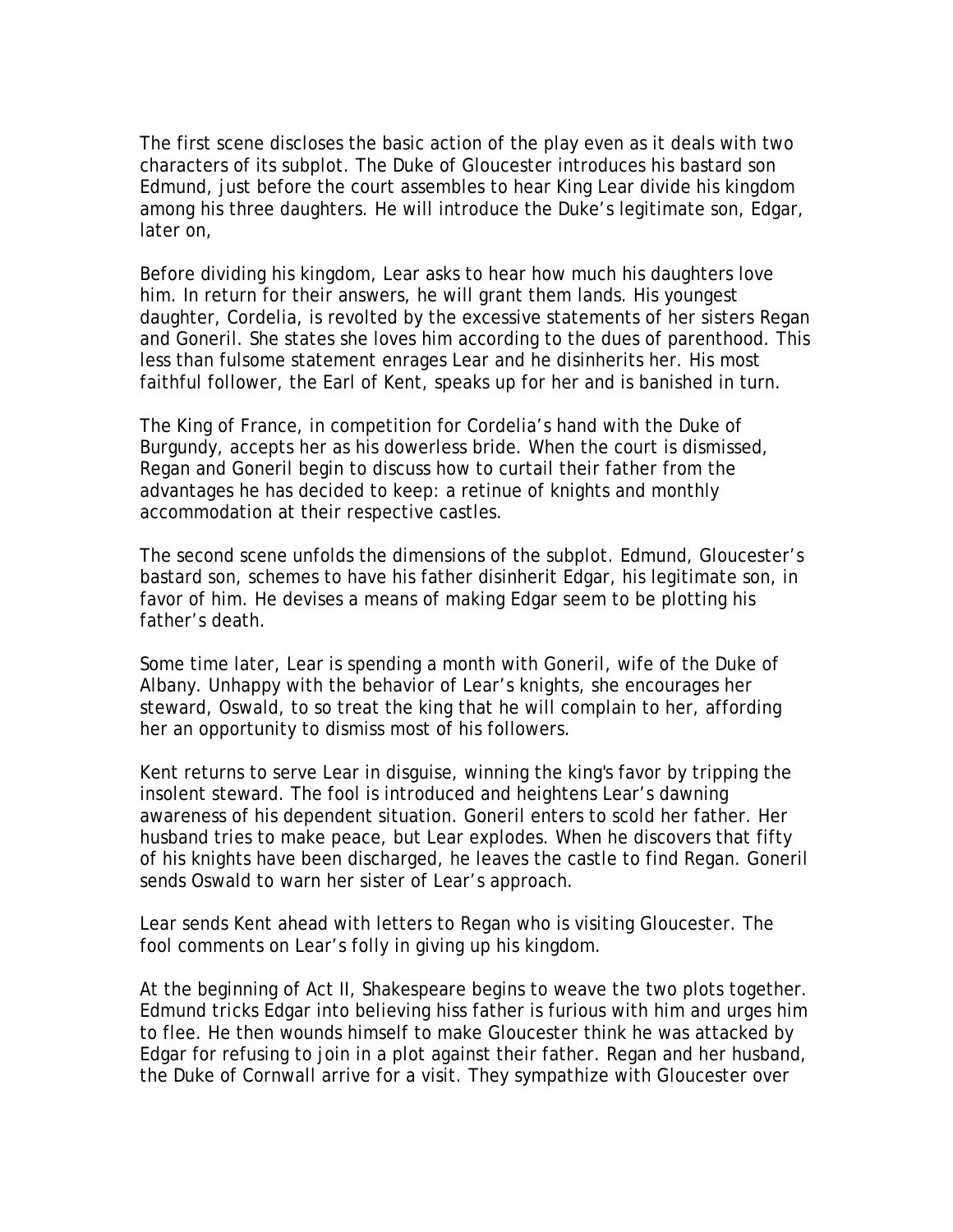his son's apparent wickedness and Edmund assures them that Edgar was a companion of Lear's riotous knights.

Kent arrives outside Gloucester's castle and encounters Oswald to whom he administers a beating. The castle is aroused and Cornwall puts Kent in stocks, a studied slight to the old king.

Edgar, hearing he is wanted for attempted murder, decides to save himself with a disguise as Tom o'Bedlam, a wandering madman.

When Lear arrives he finds Kent in the stocks and is enraged at this treatment of his messenger. When Regan and Cornwall enter, Kent is released and Lear tells his daughter of Goneril's harsh treatment. Goneril then arrives and the two sisters tell Lear that they will strip him of all his followers. Lear, in a towering rage, on the verge of madness, rushes out into the stormy night. Gloucester wants to bring the king back, but is forbidden to do so by the sisters.

Kent meets one of Lear's men who tells him the king is wandering on the heath in a raging storm. Kent tells the man of a rift brewing between Albany and Cornwall and sends the man with messages to Cordelia who is coming from France to rescue her father.

Lear, accompanied only by the fool, rages at the storm. Kent finds him and leads him to a hovel.

Gloucester tells Edmund of a letter he has received, informing him that an army is coming to rescue Lear. Edmund resolves to tell Cornwall.

Lear, the fool, and Kent arrive at the hovel to find it occupied by Edgar, still disguised as a madman. Lear is tipping over into madness. Gloucester arrives and leads them toward his castle.

Edmund tells Cornwall of the approaching army and of his father's complicity. Cornwall promises to make Edmund the new Duke.

Gloucester brings Lear and company to a farmhouse on his property and leaves. Lear, completely mad, convenes a jury, of the fool, Kent and Tom (Edgar) to try his daughters. Gloucester returns to warn them that the king's life is in danger and orders Kent to place him in a litter and head toward Dover where the King of France and Cordelia are supposed to land.

After sending Goneril, Edmund and Oswald away, Cornwall and Regan confront Gloucester. They bind him and Cornwall plucks out one of his eyes. A servant, revolted by what he sees, attacks Cornwall and wounds him. Regan stabs the servant from behind, killing him. Cornwall then plucks out Gloucester's other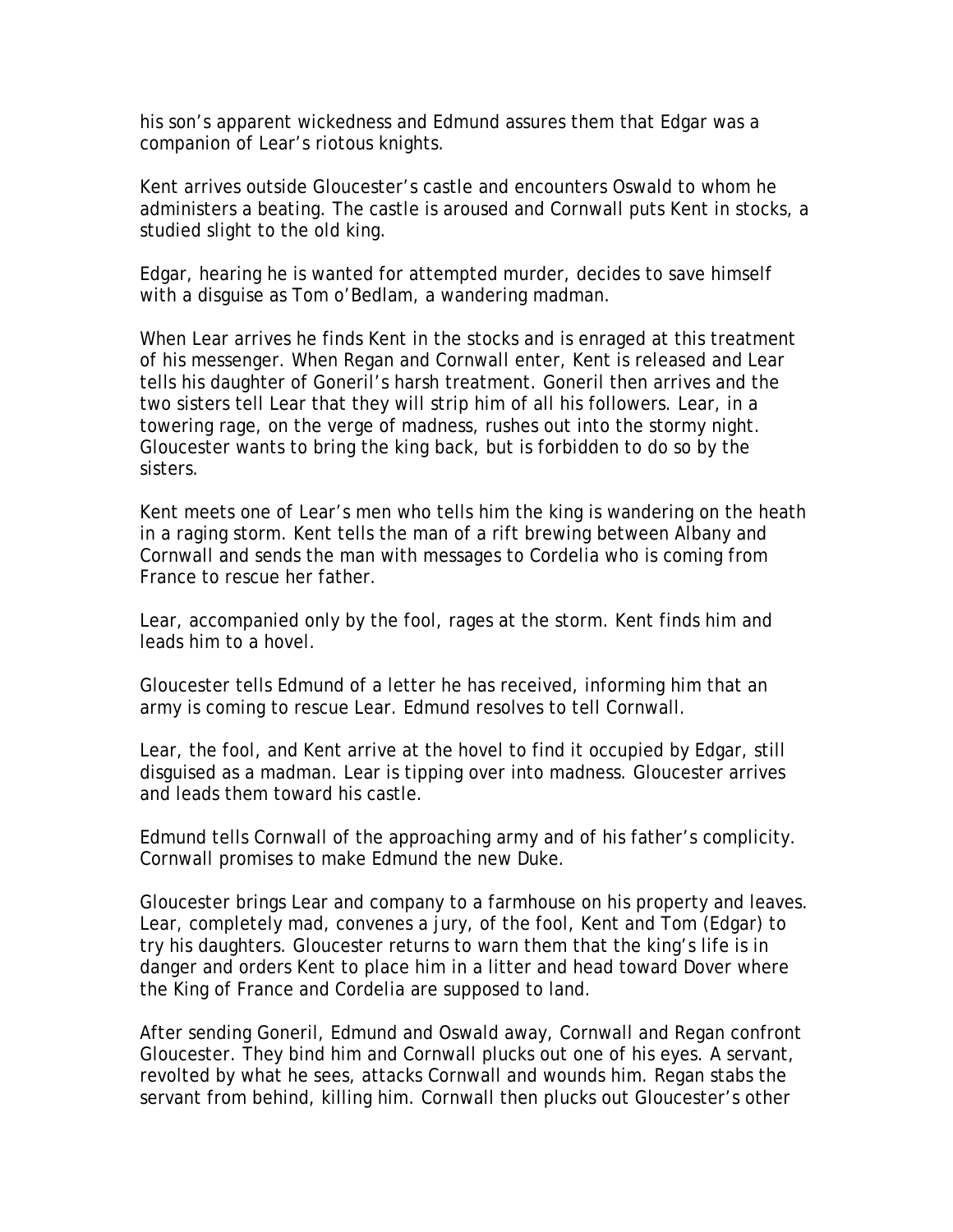eye. When Gloucester calls out for Edmund to avenge him, he learns that it was Edmund who betrayed him. He is then turned out to "smell his way to Dover." Cornwall exits, succumbing to his wound.

Blind Gloucester, led by an old man, encounters Edgar, still disguised as mad Tom, who agrees to lead him to Dover.

Edmund accompanies Goneril to her castle. A servant reports that Albany is greatly changed and upset by the news of Gloucester's "treachery." Goneril declares her love for Edmund as she sends him back to Regan. Albany upbraids Goneril for her cruelty and receives the news of Gloucester's blinding and the death of Cornwall. Goneril fears that Regan, now a widow, will take her lover, Edmund.

Kent reaches the French camp and discovers that the King of France has been called back to his country by an emergency but that the army remains, under Cordelia's command. Lear is also in the camp but is unwilling to meet Cordelia.

Cordelia learns of Lear's condition and that he has slipped out of the camp. She sends men to find him, urges her doctor to find a cure for his madness, and prepares to meet an approaching army.

Oswald arrives at Regan's castle with a letter for Edmund. Regan tries to forestall its delivery and tells Oswald to take a note to Edmund from her. And to kill old Gloucester if he should find him.

Edgar, still disguised, pretends to bring Gloucester to the edge of a precipice near Dover where Gloucester tries to jump to his death. Changing his voice, Edgar convinces Gloucester that he had jumped indeed but that his life was miraculously spared. This apparent miracle reconciles Gloucester to his fate.

Lear then appears, garlanded with flowers, and talks to Gloucester, railing against humankind in the play's most significant scene. One of Cordelia's gentlemen enters and tries to capture Lear, who runs away. Oswald then enters and tries to kill Gloucester, but is himself killed by Edgar. Edgar finds Goneril's letter to Edmund, urging him to kill Albany and claim her for himself.

Cordelia has finally rescued Lear who is sleeping under a doctor's care. When he awakes, he is purged of his madness and begs Cordelia for forgiveness. News comes of an approaching army and the need to prepare for a bloody battle.

Edmund and Regan prepare for fight. When Goneril and Albany enter, Goneril is beside herself with jealousy, declaring that she would rather lose the battle than lose Edmund to Regan. Edgar, in another disguise, enters and gives a letter to Albany which will reveal Edmund's treachery. The scene ends with Edmund wondering which sister to take.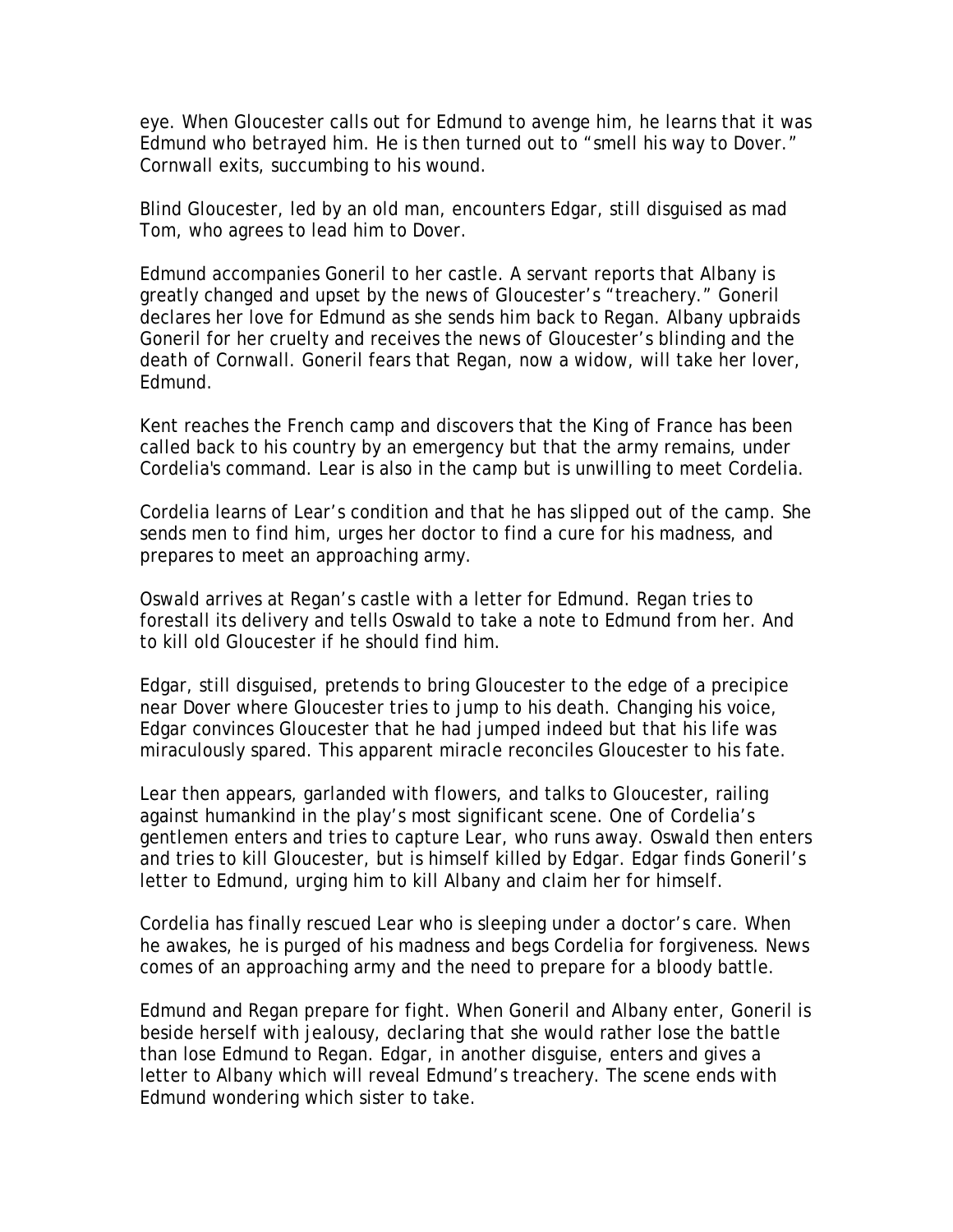Edgar reports back to Gloucester that Cordelia's army has been defeated and the old man, who has been waiting between the two camps, must fly for his life.

The final scene opens with Lear and Cordelia prisoners. Edmund sends them away with a captain who has secret orders to kill them. Albany enters and takes command from Edmund. Regan and Goneril quarrel over Edmund. Regan dies from poison administered by Goneril. Albany proclaims Edmund a traitor and the bastard demands trial by combat. Edgar enters in yet a third disguise and fights with Edmund, mortally wounding him. Goneril leaves after Albany confronts her with her letter. Edgar reveals himself and Edmund begs his pardon.

A messenger enters to tell of Goneril's suicide. Kent inquires after Lear and Edmund confesses that he gave order that she and Cordelia be slain. They send an officer with a countermand, but it is too late. Lear enters, bearing Cordelia's body in his arms. Edmund dies. Lear's heart finally gives out and he falls lifeless on the body of his child.

You can sense, just from this quick skim of the plot, how overpowering some of these scenes can be. For example, Lear meeting the blind Gloucester, the mad Lear reasoning more clearly than he did as king; the blind Gloucester, seeing better than he did when he had sight; Lear's touching reconciliation with Cordelia; and the final, devastating scene of Lear's death.

It is hard to take, but the best medicine often is.

## **Sources**

Lyr or Ler was a shadowy figure in English history before Geoffrey of Monmouth wrote a coherent story of the king and his daughters in his Historia Regum Britanniae (@1137). The tale was drawn from Celtic tradition, early British history, and his own invention.

Raphael Holinshed inserted the story in his Chronicles (1577), as did Edmund Spenser in The Fairie Queen (1590-96), and John Higgins in A Mirror For Magistrates (1574).

The direct source is The True Chronicle History of King Lier and his three daughters, Gonerill, Regan, and Cordella (published in 1605 but performed earlier). This version has a happy ending and Lear remains a model of patience and mildness throughout the story, despite the harassment of his daughters. Lear's madness was Shakespeare's invention.